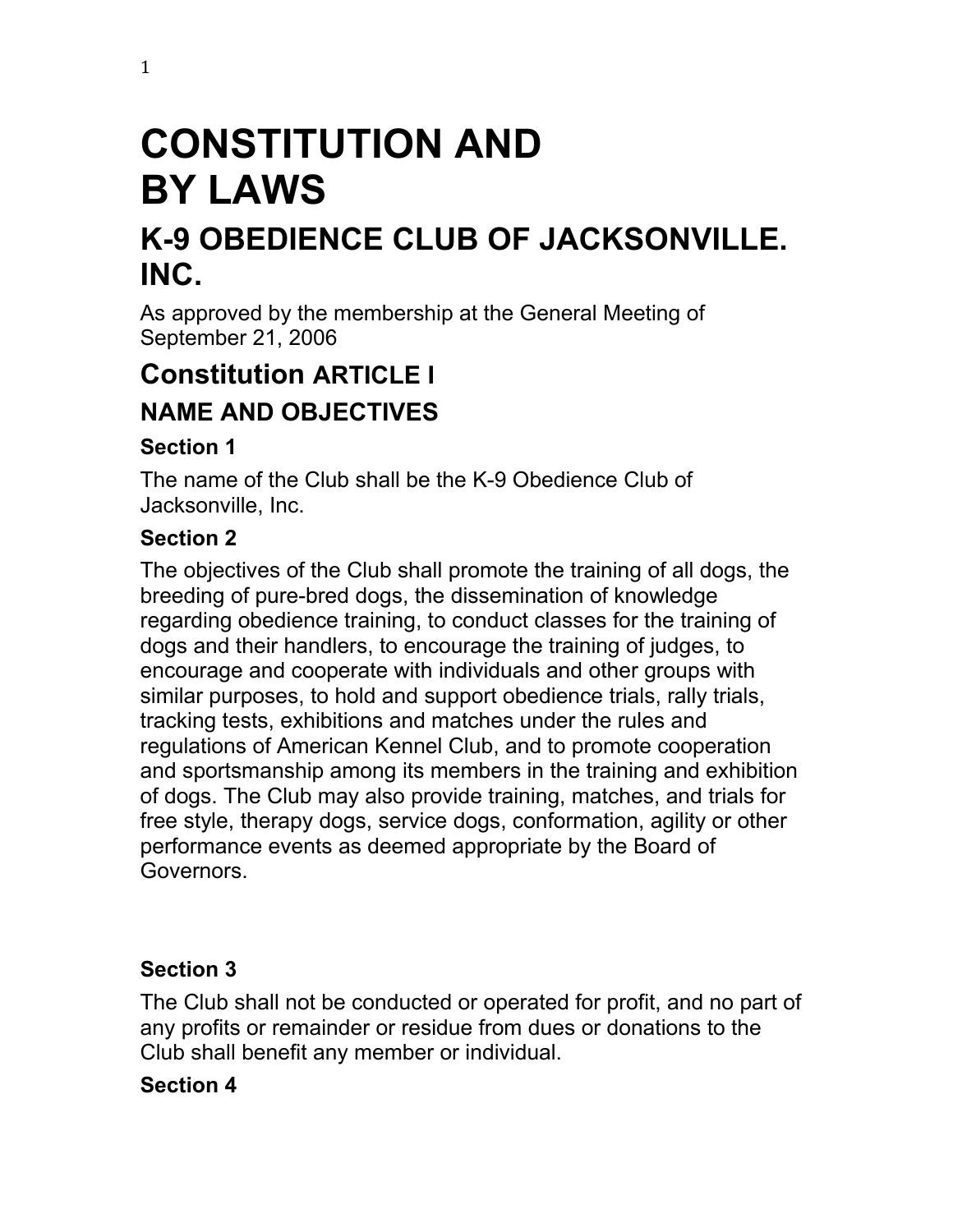The members of the Club shall adopt and may from time to time revise such by-laws as may be required to carry these objectives.

## **BY LAWS**

## **ARTICLE I**

#### **Section 1 MEMBERSHIP**

The membership shall consist of an unlimited number of Active, Provisional, Junior, Honorary and life members who are in good standing with the American Kennel Club and who subscribe to the purpose of this club. While membership is to be unrestricted as to residence, the club's primary purpose is to be representative of the breeds and exhibitors in its immediate area.

**Active members** shall be persons, 18 years of age or older, who have completed a six months' Provisional membership, whose dues are paid and who are in good standing with the Club.

**Provisional members** shall be persons who have not met the qualifications of Active members, but who, in opinion of the Board of Governors, would make valuable members of the club. They shall pay dues and have all the rights and obligations of the club except that they may not vote or hold office.

**Junior members** shall be persons who meet all the qualifications of Active members except that they shall be over 12 and under 18 years of age. They may not vote or hold office.

**Honorary members** shall be persons who are not members of the club, but who achieved distinction through service of outstanding merit to the public or the club. They shall be recommended by the Board of Governors to the General membership and must receive the unanimous vote of those present at the regular General meeting. An Honorary member shall not have voting privileges and shall not hold any Club office.

**Life members** shall be persons who have been active members and have served the club faithfully for a period of twenty (20) years. Additionally, Life Membership may be granted to active members who, for reasons of health or disability, may no longer be able to fulfill active membership requirements. To be honored with a Life Membership, a candidate must be unanimously recommended by the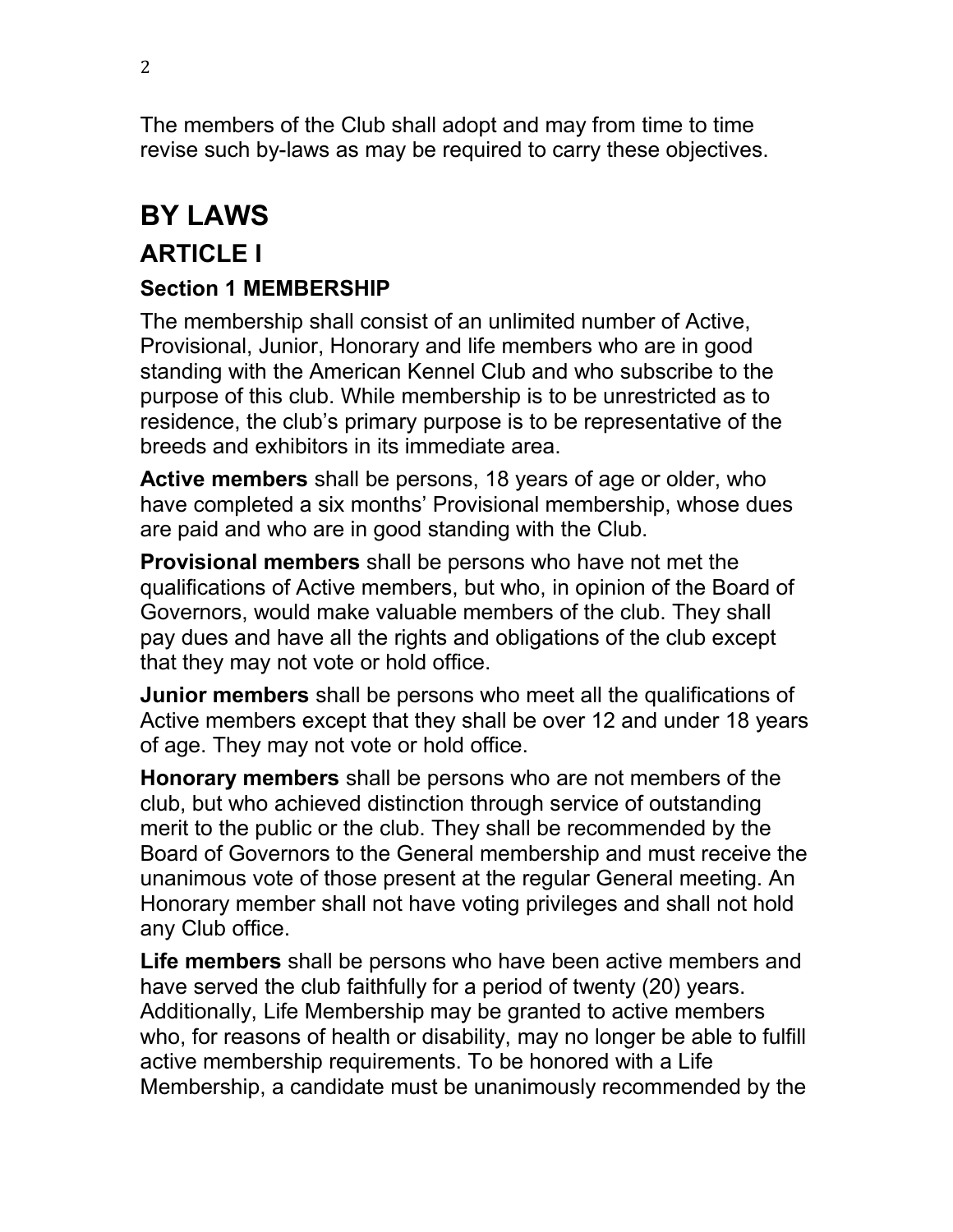Board of Governors and receive the unanimous vote of the membership present at a regular General meeting of the club. A Life member shall have all rights and privileges of the club except that they shall be exempt from payment of dues.

#### **Section 2 Dues**

Membership dues in an amount established before the month of November of by the Board of Governors are payable on or before the 1st day of January of each year. The Board may establish a special family dues rate for husband and/or wife, each with a voting privilege, and their children under the age eighteen. Membership dues shall not exceed fifty (50) dollars per year for individual or junior memberships and sixty (60) dollars per year for family memberships. Any member whose dues are not paid for the current year shall not be entitled to nominate candidates for office, hold office, vote or receive any privileges of club membership. The Membership Chairperson shall send to each member, or publish in the newsletter, a notice of dues for the ensuing year no later than December 1st. Dues of Provisional members accepted after September 30th shall be applicable for the remainder of the year and through December 31st of the next year.

#### **Section 3 Election of Members**

A candidate for membership shall be proposed by the membership committee to the Board of Governors for its approval. Candidates become eligible for membership by reason of graduation from any training class at the K9 Obedience Club of Jacksonville FL, Inc. or anyone who has been awarded a leg toward a C.D. or Rally title. Upon receipt of the application, the membership committee shall present the applicant's name to the Board of Governors for submission to the General Membership for approval as a six (6) month Provisional Member. Following a period of not less than six (6) months as a Provisional member, a candidate for membership may be presented by the membership committee to the membership for election as an active member. Upon a majority positive vote of Active members present at the meeting, the applicant shall become an Active member with all rights and privileges of such. Notification of membership election will be published in the Club Newsletter.

#### **Section 4 Termination of Membership**

Membership may be terminated by the following: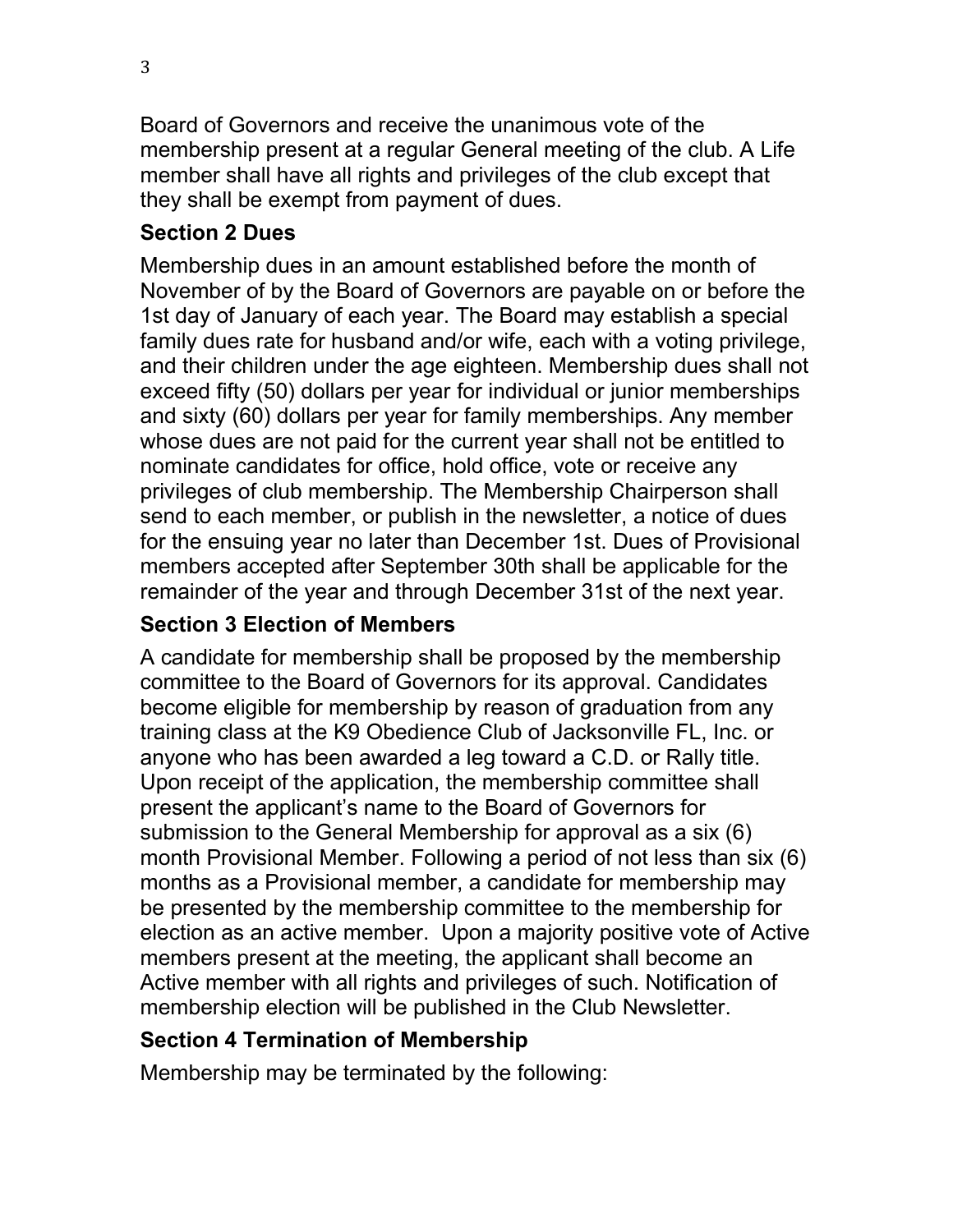a) **By resignation:** A member in good standing may resign from the club upon written notice to the Corresponding Secretary.

b) **By Lapsing:** A membership will be considered as lapsed and automatically terminated if such member's dues remain unpaid ninety (90) days after the first day of January. In no case may a person be entitled to vote at any club meeting whose dues are unpaid as of the date of the meeting.

c) **By expulsion:** A membership may be terminated by expulsion in Article VI of these By-Laws.

## **ARTICLE II MEETINGS AND VOTING**

#### **Section 1**

**Club Meetings**: At least six General meetings of the club shall be held in the City of Jacksonville, Florida, on the third Thursday of the month at such hour and place as may be designated by the Board of Governors. Written notice of each meeting shall be mailed at least five (5) days prior to the date of the meeting. The quorum for such meeting shall be fifteen (15) percent of the members in good standing.

#### **Section 2**

**Special Club Meetings:** special club meetings may be called by the President, or by special action of the Board, and shall be called by the Corresponding Secretary upon receipt of a petition signed by five (5) members of the club who are in good standing. Such special meetings shall be held in the City of Jacksonville, Florida, at such place, date and hour as may be designated by the person authorized herein to call such meetings. Written notice of such a meeting shall be mailed by the Corresponding Secretory at the least five (5) days and not more than fifteen (15) days prior to the date of the meeting, and said notice shall state the purpose of the meeting, and no other club business may be transacted thereat. The quorum for such a meeting shall be fifteen (15) percent of the members in good standing.

#### **Section 3**

**Board Meetings:** Meetings of the Board of Governors shall be held in the City of Jacksonville, Florida, on the second Thursday of each month, at such hour and place as may be designated by the Board. Written notice of each meeting shall be mailed at least five (5) days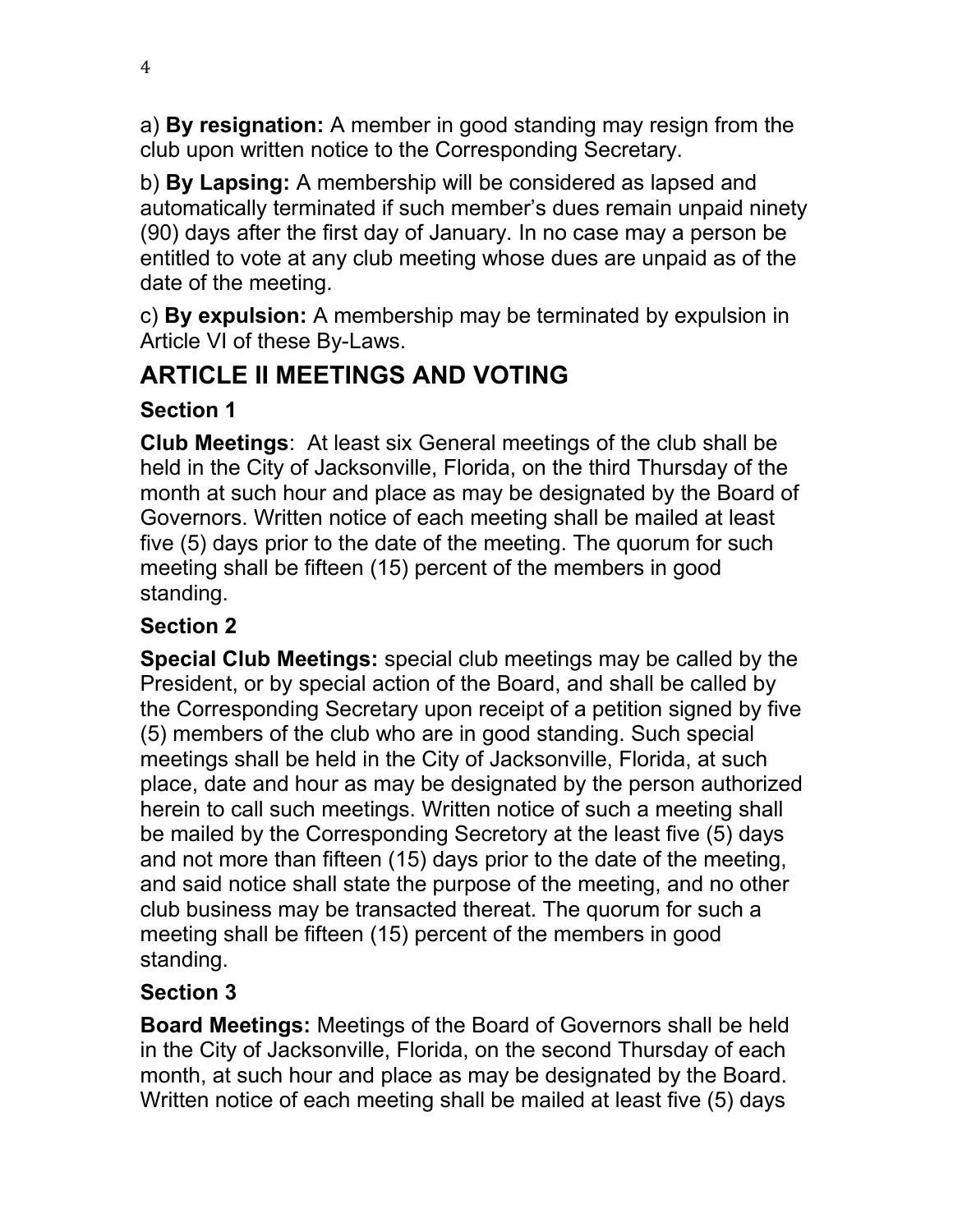prior to the meeting date. The quorum for such a meeting shall be a majority of the Board. Any officer or other member of the Board of Governor absent from three consecutive regular meetings of the Board must be dropped from the Board.

#### **Section 4**

**Special Board Meetings:** Special meetings of the Board may be called by the President and shall be called by the Corresponding Secretary upon receipt of a written request designated by at least three (3) members of the Board. Such special meeting shall be held in the City of Jacksonville, Florida, at such place, date and hour as designated by the person authorized herein to call such a meeting. Written notice of such meeting shall be mailed to the Corresponding Secretary at least five (5) days and not more than ten (10) days prior to the meeting. Any such notice shall state the purpose of the meeting and no other business shall be transacted thereat. A quorum for such a meeting shall be a majority of the Board.

#### **Section 5**

**Voting:** Each member in good standing whose dues are current shall be entitled to one vote at any meeting of the club at which he is present. Proxy voting will not be permitted at any Club meeting or election.

#### **Section 1**

## **ARTICLE III DIRECTORS AND OFFICERS**

**Board of Governors:** The Board shall be comprised of the President, 1<sup>st</sup> Vice President, 2<sup>nd</sup> Vice President, Recording Secretary, Corresponding Secretary, Treasurer and four (4) other persons all of whom shall be elected at the Club's annual meeting as provided in Article IV and shall serve until their successors are elected. All Officers and Directors shall be elected to serve for a period of one year except one Board member each year shall be elected to fulfill a two-year term. Additionally, the immediate past President shall automatically become a full voting member of the Board of Governors for term of one (1) year. General management of the Club's affairs shall be entrusted to the Board of Governors.

#### **Section 2**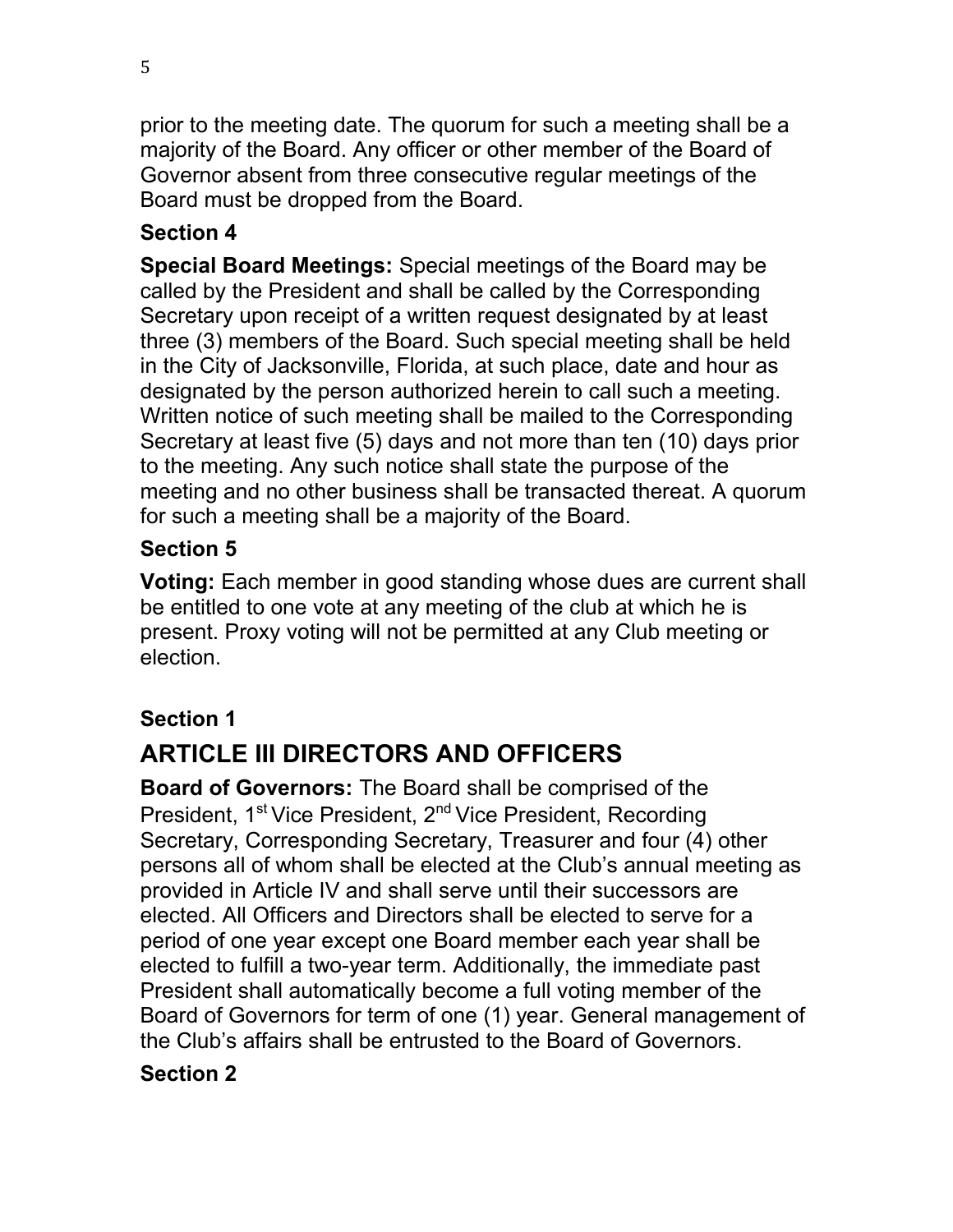**Officers:** The Club's officers, consisting of the President, 1<sup>st</sup> Vice President, 2<sup>nd</sup> Vice President, Recording Secretary, Corresponding Secretary and Treasurer shall serve in their respective capacities both with regard to the Club and meetings and the Board and its meetings.

a. **The President** shall preside at all meetings of the Club and Board, and have the duties and power normally given to the President in addition to those particularly specified in these By-Laws. The President shall appoint special and standing committees subject to the approval of the Board.

Standing committees shall be:

| <b>Budget and Planning</b> | <b>Building and Grounds</b> |
|----------------------------|-----------------------------|
| Hospitality                | Membership                  |
| Programs                   | By-Laws                     |
| Publicity                  | Training                    |
| <b>Judge Selection</b>     | Library                     |

Good Sportsmanship Award/Achievement Award

b. **This 1st Vice President** shall have the duties and exercise the powers of the President in case of the President's death, absence or incapacity. Additionally, this person shall be the Trial Chairperson for all trials held during his term in office.

c. **The 2nd Vice President** shall have duties and exercise the powers of the President and 1<sup>st</sup> Vice President should both be absent or incapacitated. Additionally, this person shall serve as Chief Steward and be responsible for the appointment and training of stewards for all trials during his or her term in office. This person shall be responsible for the trial site set up and breakdown during his or her term in office.

d. **The Recording Secretary** shall keep a record of all meetings of the Club and the Board and of all matters of which a record shall be ordered by the club. Each month's records shall include a copy of the minutes of the Board meeting, a copy of the minutes of the general meeting, a copy of the Treasurer's report and a copy of the newsletter. Additionally, at year's end, all these records shall be organized and placed in the Club's archives. In the temporary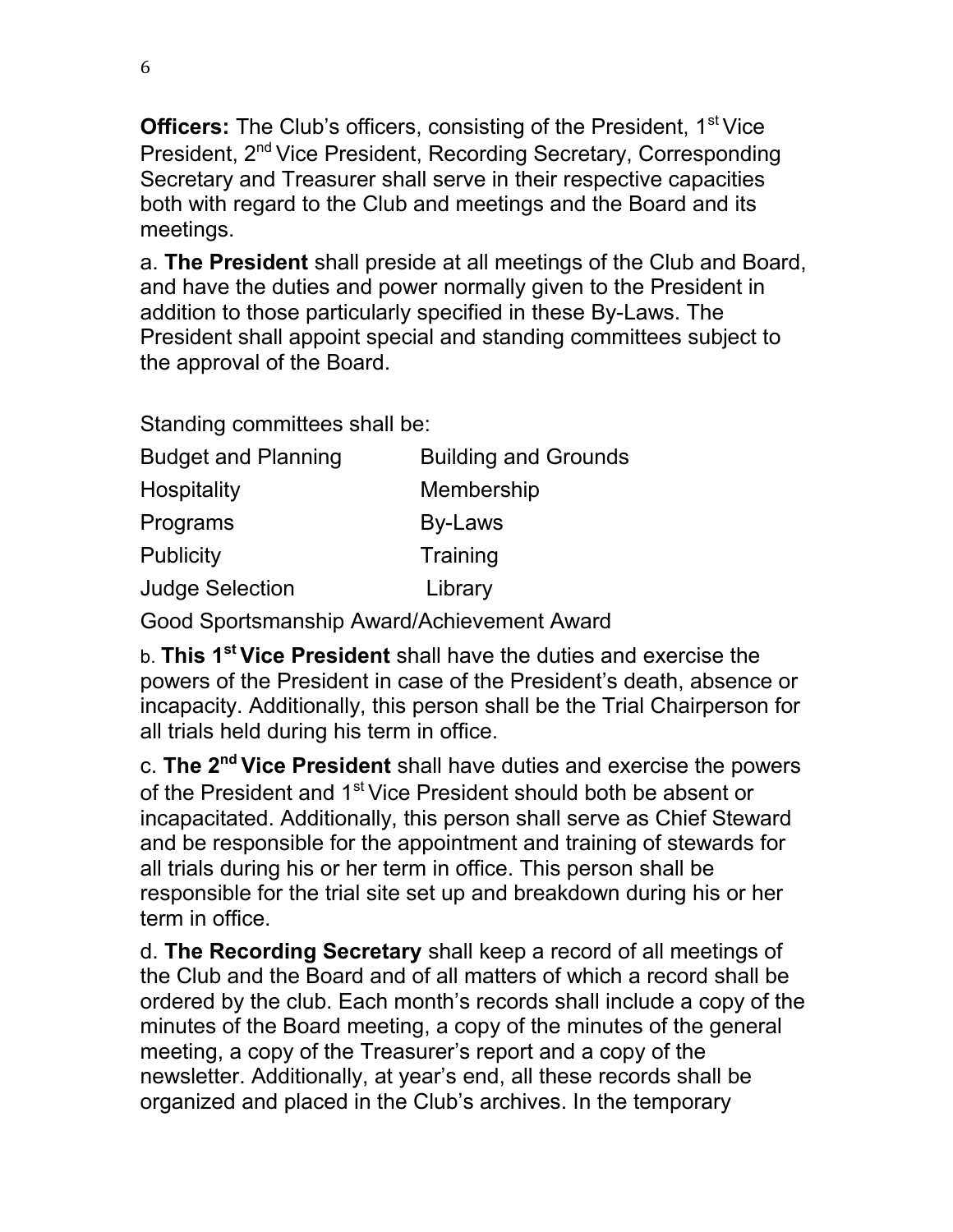absence of the Recording Sectary, these duties may be performed by any member in good standing appointed by the President for this purpose.

e. **The Corresponding Secretary** shall have charge of all Club correspondence and shall notify The American Kennel Club of the current officers.

f. **The Treasurer** shall collect and receive all monies due or belonging to the Club and shall deposit the same in a bank designated by the Board In the name of the Club. The Treasurer's books shall be at all times open to inspection of the Board and a report provided to them at every meeting on the condition of the Club's finances including every item of receipt or payment not previously reported. At the annual meeting, the Treasurer shall render an account of all monies received and expended during the previous year. The treasurer shall be bonded in such amount as determined by the Board of Governors. The treasurer's account shall be audited within two (2) weeks of the installation of officers. It shall be the duty of the Board of Governors to appoint a committee or engage someone to audit the Treasurer's accounts during the prescribed period.

g. **The Two-Years Board Member** shall serve as the Membership Chairperson. This person shall notify new members of their election to membership and maintain a Club roster with addresses. This person shall send to each member, or publish in the Club's newsletter, a notice of dues for the ensuing year no later than December 1<sup>st</sup>.

#### **Section 3**

**Vacancies:** Any vacancies occurring on the Board or among the officers during the year shall be filed until the next annual election by a majority vote of all the then members of the Board at the first regular meeting following each vacancy, or at a Special Board meeting called for that purpose, except that a vacancy in the office of President shall be filed automatically by the 1<sup>st</sup> Vice President and the resulting vacancy in the office of the  $1<sup>st</sup>$  Vice President shall be filled by the Board.

#### **ARTICLE IV THE CLUB YEAR, ANNUAL MEETINGS, ELECTIONS**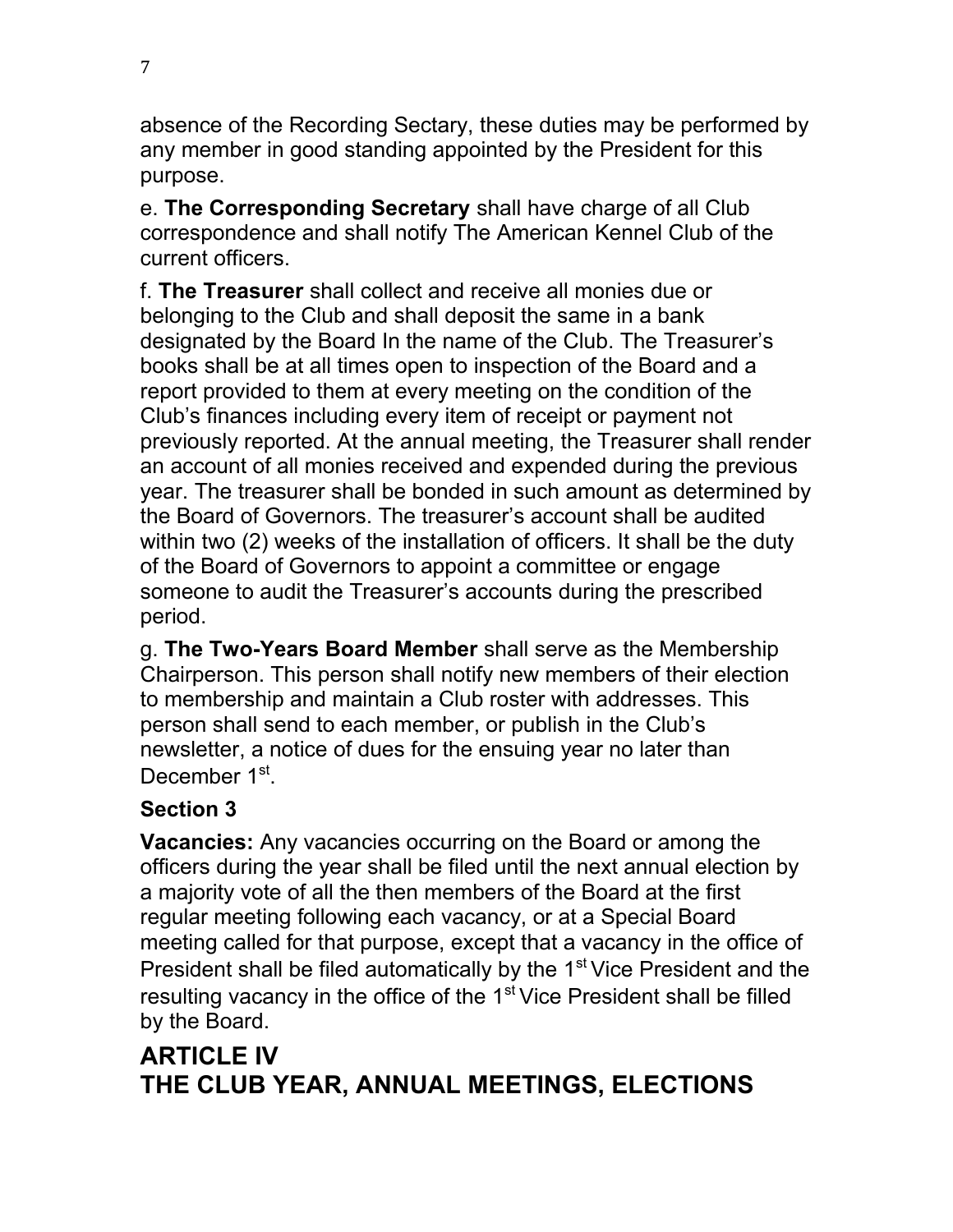#### **Section 1**

**The Club's Year Calendar:** shall begin on the 1<sup>st</sup> day of January and end on the 31<sup>st</sup> day of December. The Club fiscal year shall begin 1<sup>st</sup> of July and end  $30<sup>th</sup>$  of June.

#### **Section 2**

**Annual Meeting:** The annual meeting shall be held in the month of June at which officers and directors for the ensuing year shall be elected by secret written ballot from among those nominated in accordance with Section 4 of this Article. They shall take office immediately upon the conclusion of the election and each retiring officer shall immediately turn over to each successor all properties and records relating to that office.

#### **Section 3**

**Elections:** The nominated candidate receiving the greatest number of votes for each office shall be declared elected. The four (4) nominated candidates for other positions on the Board who receive the greatest number of votes for such position shall be declared elected.

#### **Section 4**

**Nominations:** No person may be a candidate in a Club election who has not been nominated. During the month of January, the Board shall select a Nominating Committee consisting of three (3) members and two (2) alternates, not more than one of whom shall be a member of the Board. The Corresponding Secretary shall immediately notify the committee members and alternates of their selection. The Board shall name a Chairperson for the Committee and it shall be this person's duty to call a committee meeting which shall be held on or before March 1<sup>st</sup>.

a) **The Nominating Committee** shall nominate one candidate for each office and four (4) candidates for the other positions on the Board, and after securing the consent of each person so nominated, shall immediately report their nominations to the Corresponding Secretary in writing.

b) **Upon receipt of the Nominating Committee's** report, the Corresponding Secretary shall, before April 15<sup>th</sup>, notify each member in writing, or publish in the Club's newsletter, the slate of candidates so nominated.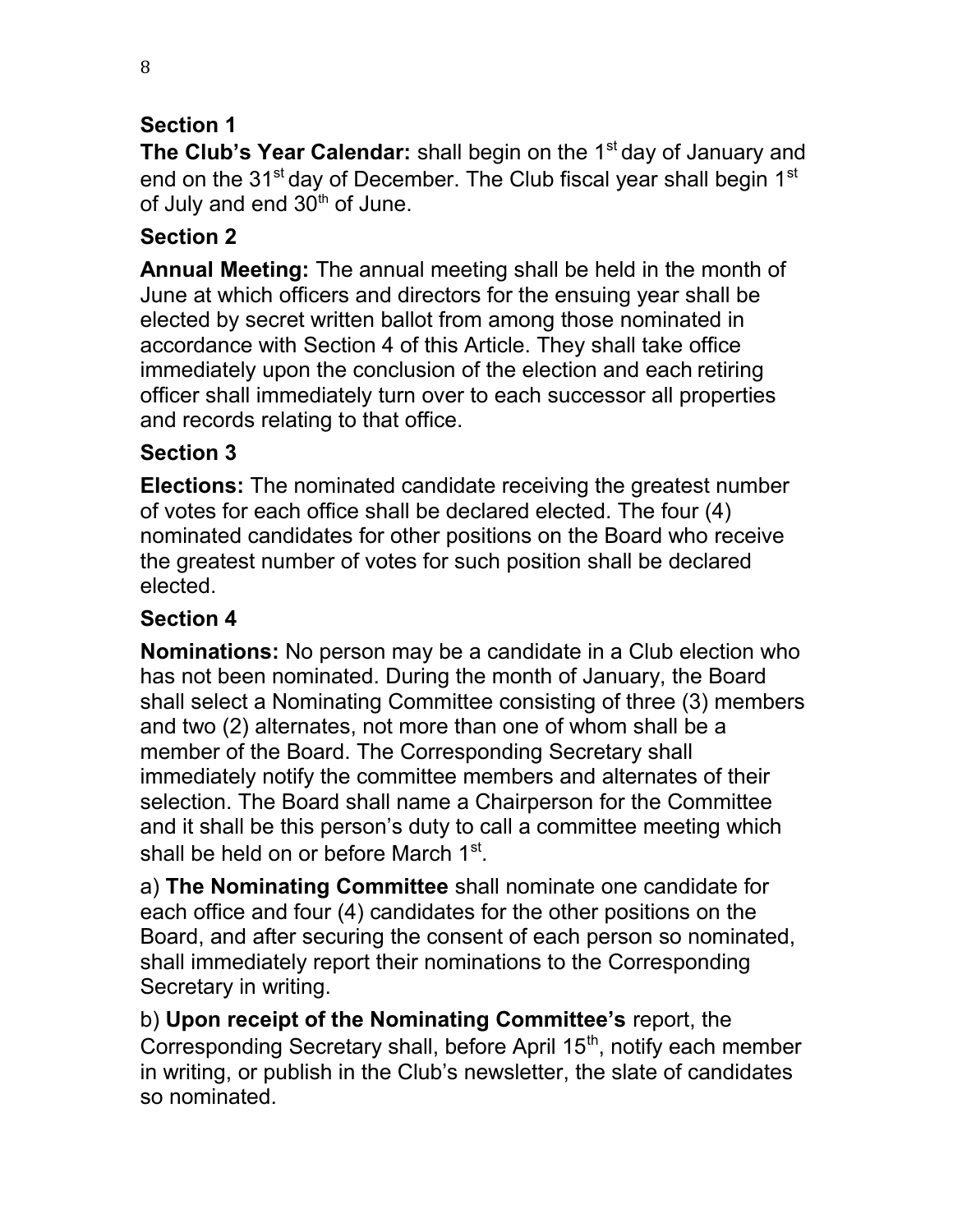c) **Additional nominations** may be made at the May meeting by any member in attendance at this meeting. The nominating member shall present to the Corresponding Secretary a written statement from the proposed candidate signifying his or her willingness to be a candidate. No person may be a candidate for more than one position and the additional nominations which are provided for herein, may be made only from among those members who have not accepted a nomination of the Nominating Committee.

d) **Nominations cannot be made at the Annual meeting** or in any manner other than as provide in this Section.

## **Article V COMMITTEES**

#### **Section 1**

The Board shall each year appoint standing committees to advance the work of the Club in such matter as matches, obedience trials, trophies, annual prizes, membership and other fields which may well be served by the committees. Such committees shall always be subject to the final authority of the Board. Special committees may also be appointed by the Board to aid it on particular projects.

#### **Section 2**

Any committee appointment may be terminated by a majority vote of the full membership of the Board upon written note to the appointee, and the Board may appoint successors to those persons whose services have been terminated.

## **Article VI DISCIPLINE**

#### **Section 1**

**American Kennel Club Suspension:** Anyone who is suspended from the privileges of the American Kennel Club automatically shall be suspended of this club for a like period.

## **Section 2**

**Charges:** Any member may prefer charges against a member for alleged misconduct prejudicial to the best interest of the Club. Written charges with specifications must be filed in duplicate with the Corresponding Secretary together with a deposit of ten (\$10) dollars which shall be forfeited if such charges are not sustained by the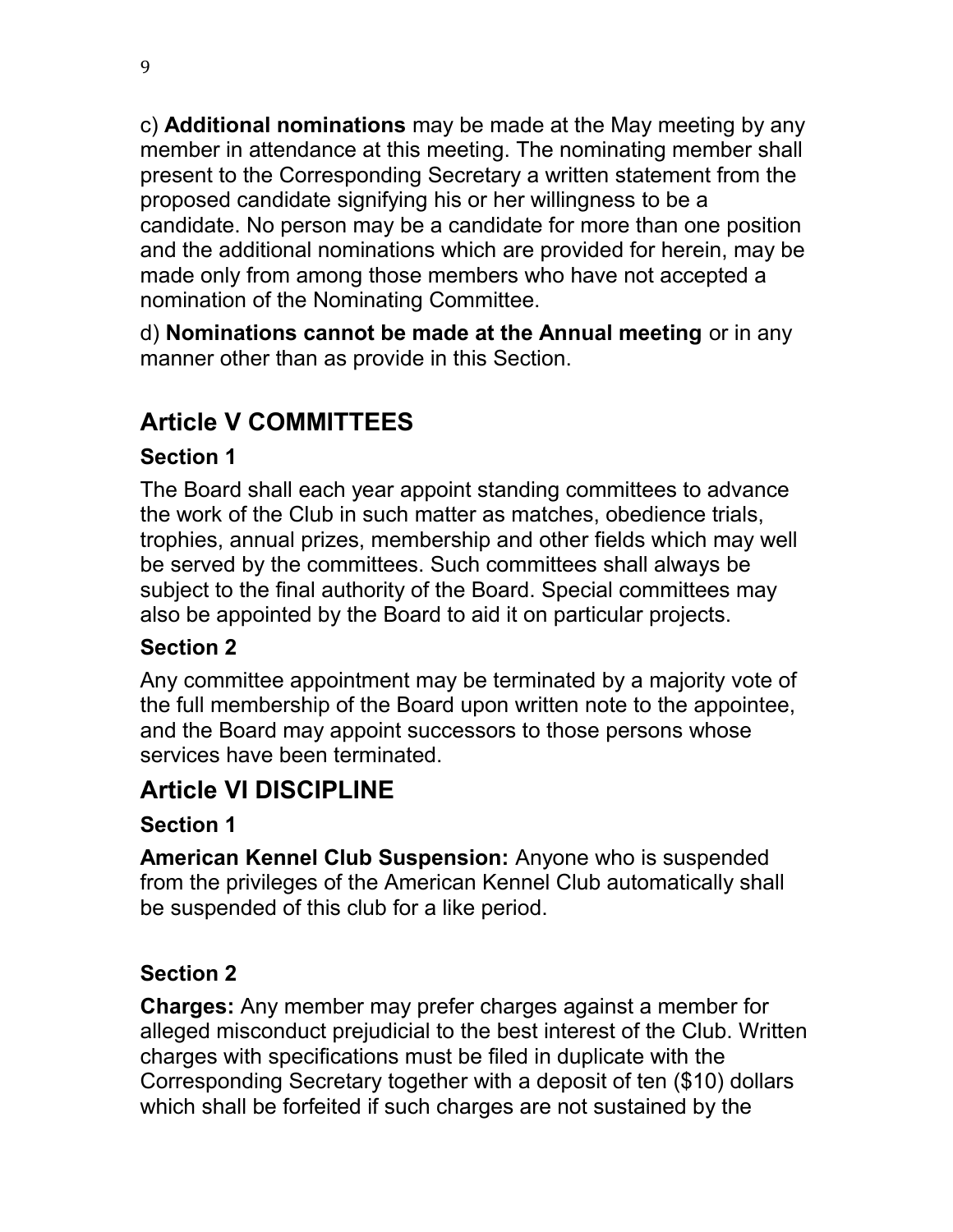10

Board following a hearing. The Corresponding Secretary shall promptly send a copy of the charges to each member of the Board or present them at a Board meeting, and the Board shall first consider whether the actions alleged in the charges, if proven, might constitute conduct prejudicial to the best interest of the Club. If the Board considers that the charges do not allege conduct which would be prejudicial to the best interest of the Club, it may refuse to entertain jurisdiction. If the Board entertains jurisdiction of the charges, it shall fix a date for a hearing by the Board not less than three (3) weeks or more than six (6) weeks thereafter. The Corresponding Secretary shall promptly send one copy of the charges to the accused member by registered mail together with a notice of the hearing and an assurance that the defendant may personally appear in his or her own defense and bring witnesses if he or she wishes.

#### **Section3**

**Board Hearing:** The Board shall have complete authority to decide whether counsel may attend the hearing, but both complainant and defendant shall be treated uniformly in that regard. Should the charges be sustained, after hearing all the evidence and testimony presented by complainant and defendant, the Board may by majority vote of those present suspend the defendant from all privileges of the Club for not more than six (6) months from the date of the hearing. In addition, if it seems that such punishment is insufficient, it may recommend to the membership that the penalty be expulsion. In such case, suspension shall not restrict the defendant's right to appear before his or her fellow members at the ensuing Club meeting which considers the Board's recommendation. Immediately after the Board has reached a decision, its findings shall be put in written form and filed with the Corresponding Secretary. The Secretary, in turn, shall notify each of the parties of the Board's decision and penalty, if any.

#### **Section 4**

**Expulsion:** Expulsion of a member from the Club may be accomplished only at a meeting of the Club following a Board hearing and upon the Board's recommendation as provided in Section 3 of this Article. Such proceeding may occur at a regular or special meeting of the Club to be held within sixty (60) days but not earlier than thirty (30) days after the date of the Board's recommendation. The defendant shall have the privilege of appearing in his or her own behalf if he or she wishes, though no evidence shall be taken at this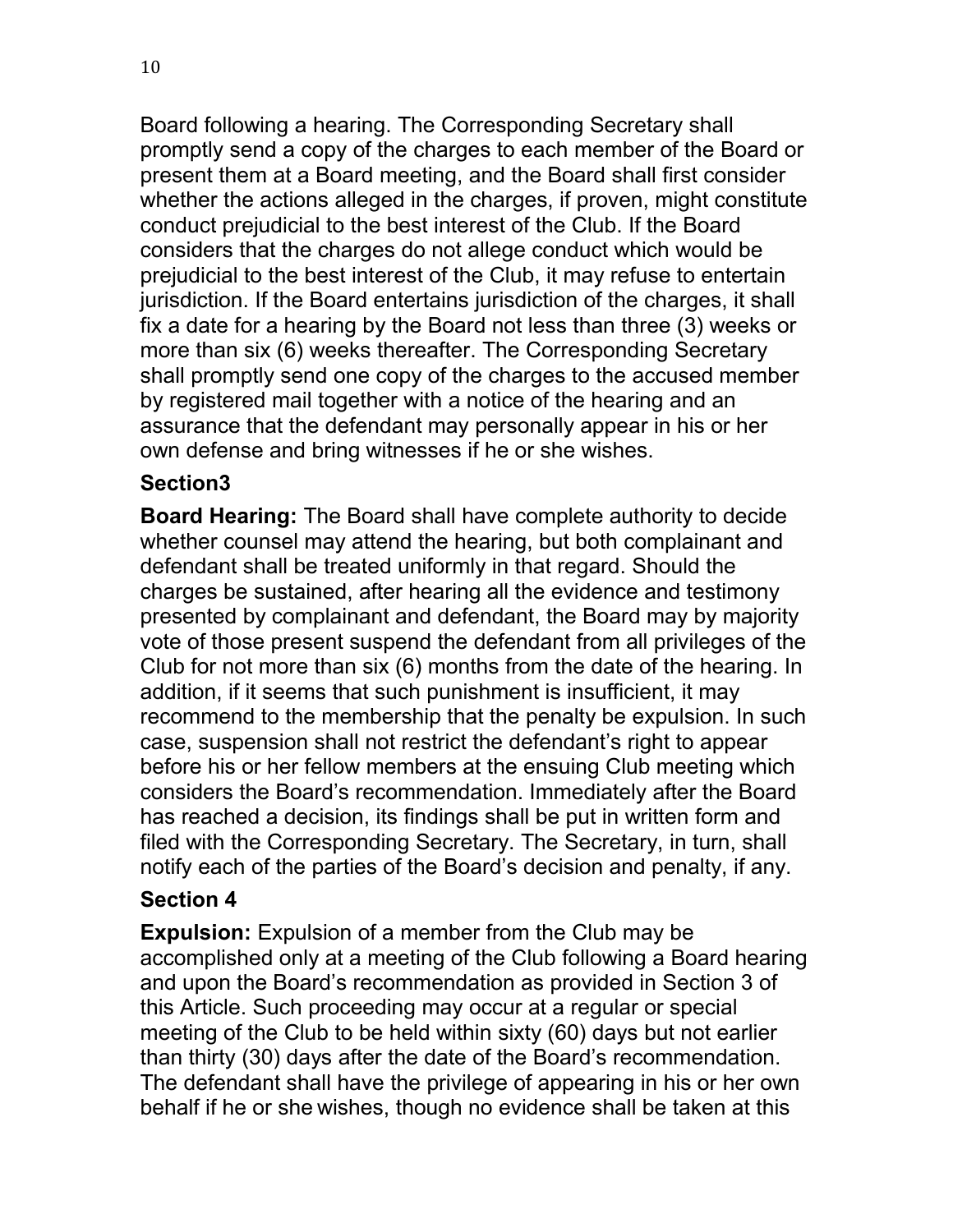meeting. The President shall read the charges and the Board's findings and recommendations, and shall invite the defendant, if present, to speak in his or her behalf for a limited time determined by the Board. The members present shall then vote by secret written ballot on the proposed expulsion. A majority vote of those present and voting at the meeting shall be necessary for expulsion. If expulsion is not so voted, the Board's suspension shall stand.

## **Article VII AMENDMENTS**

## **Section1**

**Amendments** to the constitution and by-laws may be proposed by the Board of the Governors or by written petition addressed to the Corresponding Secretary by twenty (20) percent of the membership in good standing. Amendments proposed by such petition shall be promptly considered by the Board of Governors and must be submitted to the members with recommendations of the Board by the Secretary for a vote within three (3) months of the date when the petition was received by the Corresponding Secretary.

## **Section 2**

**The Constitution and By-Laws** may be amended by a two-thirds 2/3 vote of the members present and voting at any regular or special meeting called for that purpose. The proposed amendments must be included in the notice of the meeting and mailed to each member, or published in the Club's newsletter, at least two (2) weeks prior to the date of the meeting.

## **Article VIII DISSOLUTION**

## **Section 1**

The Club may be dissolved at any time by the written consent of not less than two-thirds (2/3) of the members. In the event of the dissolution of the Club, other than for purpose of reorganization, whether voluntary or involuntary or by operation of law, none of the property of the Club nor any proceeds thereof nor any assets of the Club shall be distributed to any members of the Club. After payment of the debts of the Club, its property and assets shall be given to a charitable organization for the benefit of dogs selected by the Board of Governors.